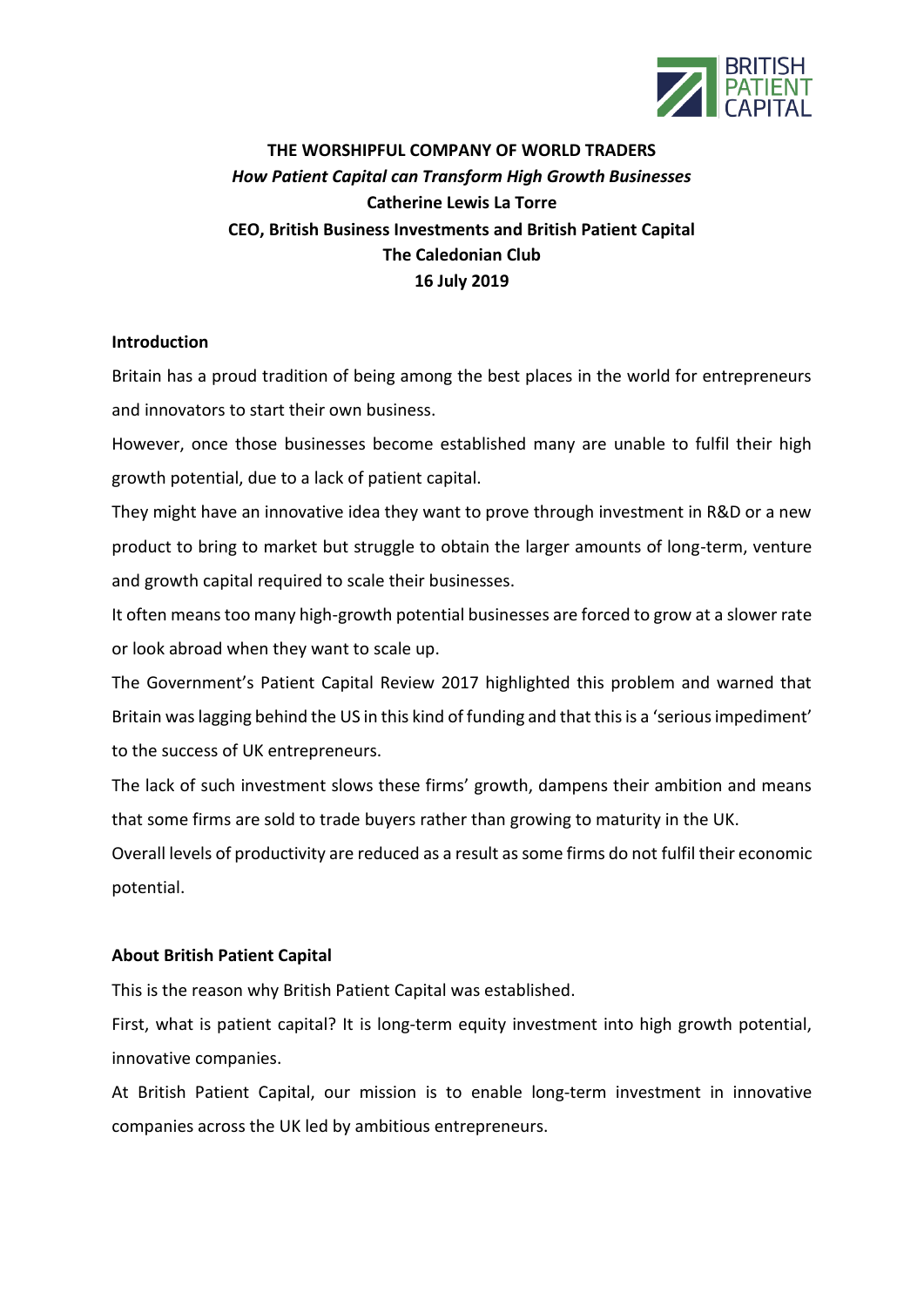

We ensure they have access to the right type of funding at the right time helping them to expand, invest in people, develop innovative products and enter new markets.

British Patient Capital is an in-house fund of funds and a wholly-owned, commercial subsidiary of British Business Bank plc, the UK's government-owned economic development bank. We have £2.5bn of resources to invest into venture and growth capital funds over the next 10 years.

British Patient Capital is currently fully funded by the Government, but the intention is that it will be listed or sold once it has built its portfolio and a strong track record.

In our first year of operation, we committed £335m to 12 funds and plan to commit a further £500m to venture and growth capital funds this year.

## **Other Patient Capital Programmes**

The commercial arm also launched other patient capital programmes in addition to British Patient Capital. These include our Managed Funds programme and the Regional Angels programme.

Our approach to patient capital is to increase the volume, diversity and accessibility of longerterm finance so that smaller businesses can access the finance they need to achieve their growth ambitions; ensuring that the UK remains the key place in Europe to raise a fund and scale a business.

## **Managed Funds**

Our Managed Funds programme, launched last May, invests in and encourages other institutional investors to invest in large-scale funds of funds run by experienced managers. We will provide a significant investment in a number of large-scale, private sector-managed funds of funds with strategies that include primary fund investments, co-investments and secondary investments.

The successful funds of funds managers will invest in venture capital and growth funds that will provide capital to innovative, high-growth-potential businesses.

The programme expects to generate a market rate of return on its investments.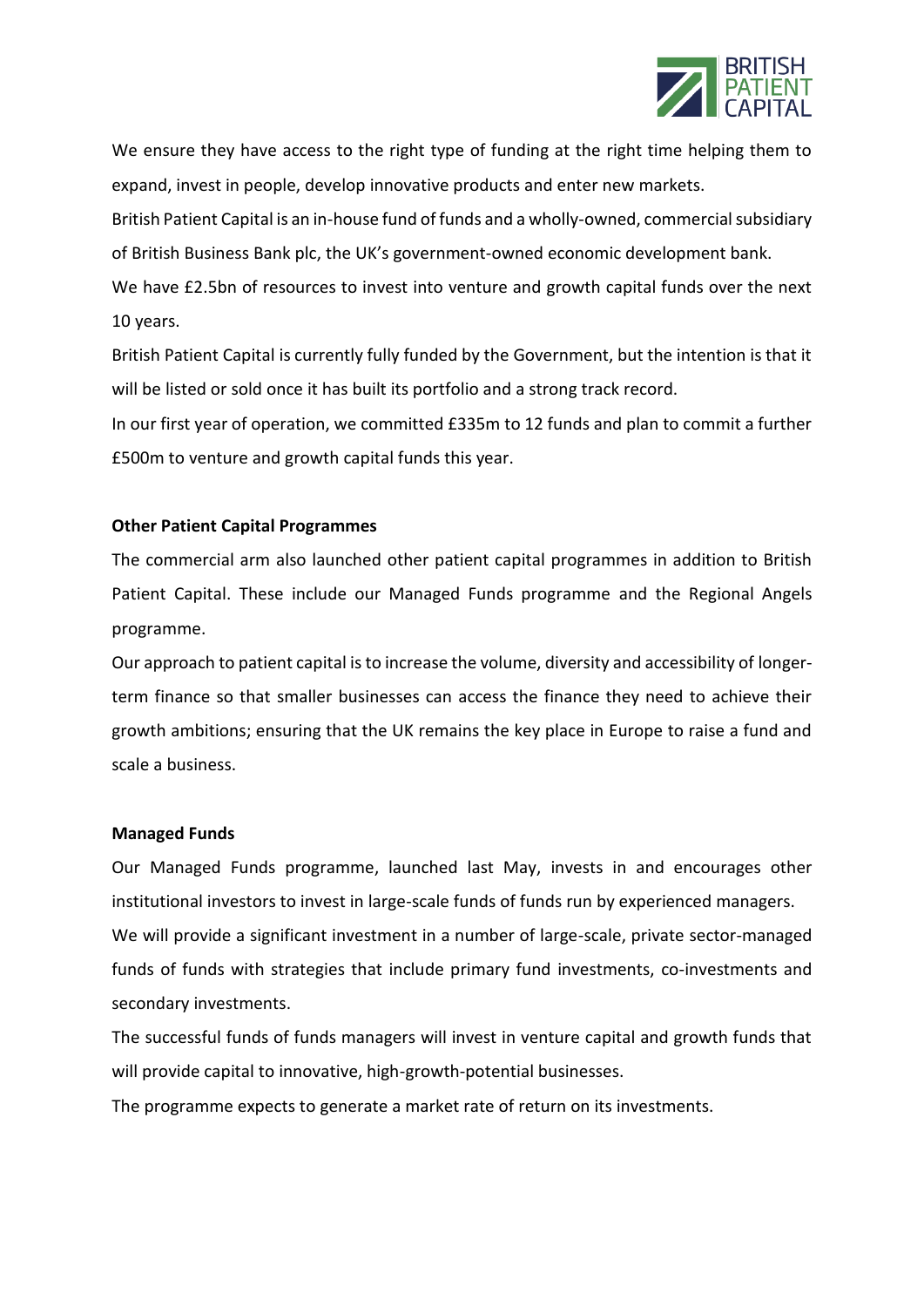

# **Regional Angels**

The Regional Angels programme launched last Autumn, will help reduce regional imbalances in access to early stage equity by increasing the availability, supply and awareness of angel and angel-like equity investments across the UK.

We will commit funds for investment, alongside angel investors, to act as a catalyst to longerterm angel equity investment into smaller UK businesses.

We will make commercial investments via delivery partners who manage angel investments. Routes to funding may include angel syndicates, angel investment funds, angel co-investment or 'sidecar' investment vehicles, crowdfunding platforms or other managed funding structures.

The programme expects to generate a market rate of return on its investments.

## **UK Equity Market**

The British Business Bank's annual Small Business Equity Tracker report shows the UK equity investment market has grown 72% in just two years, as equity investment is typically the most appropriate type of capital to fuel a company's growth.

Smaller businesses in the UK received £6.7bn in equity investment last year, the highest amount ever recorded.

2018 was the second year in a row that investment has been more than £6bn.

And British Patient Capital is already having an impact in the market.

Funds supported by British Patient Capital were involved in three of the 10 largest UK SME equity deals in 2018, including the two largest investments in unicorns, businesses valued at £1bn or more, namely Revolut and Graphcore.

This highlights the progress British Patient Capital is making in supporting the UK scale-up ecosystem.

# **Closing the Regional Funding Gap**

Another area where progress is being made is in the increasing value of equity finance investment outside of London, a key concern highlighted in the Government's Patient Capital Review.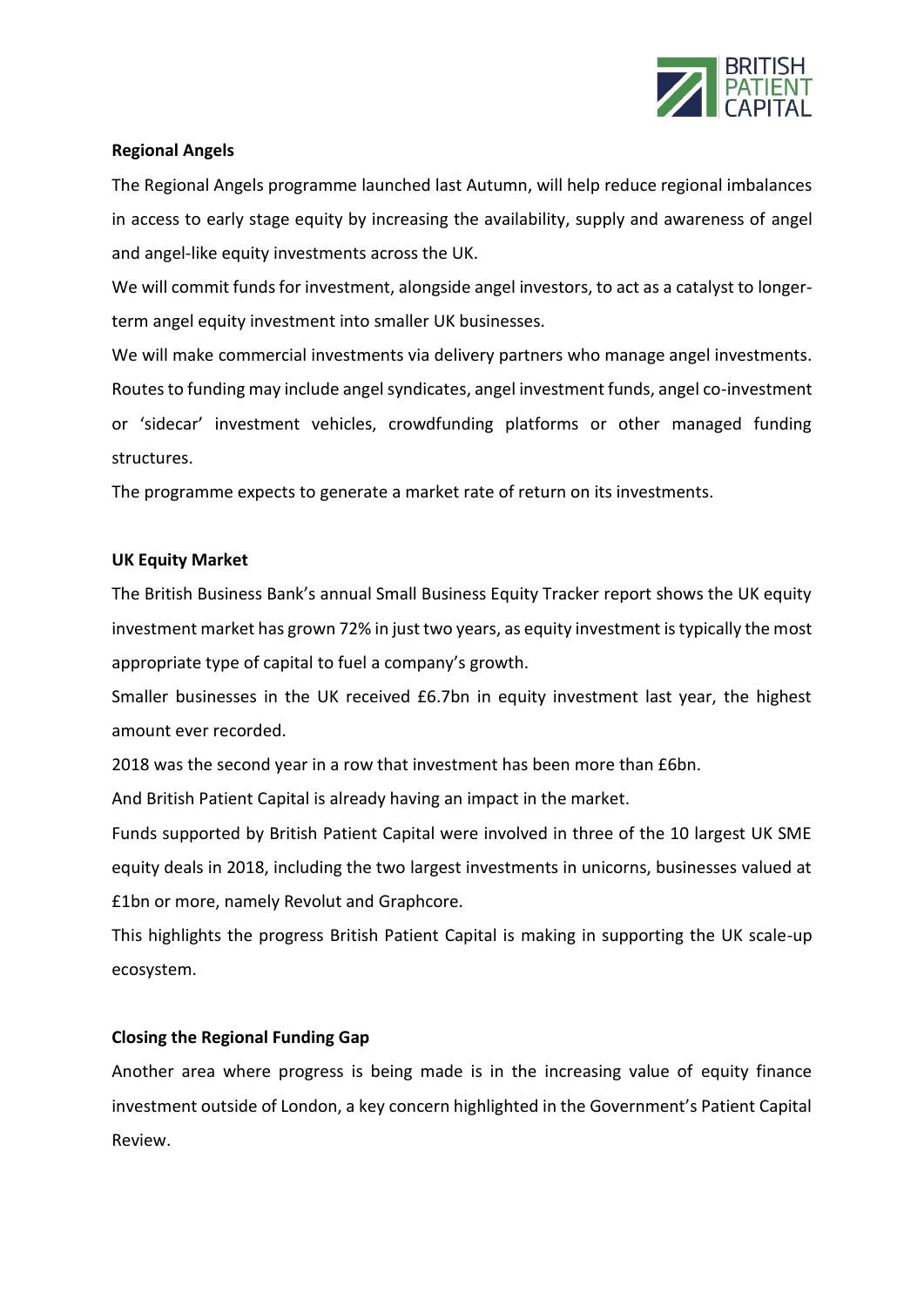

Whilst London is still the largest market by region, 2018 saw the value of equity investment outside London increase by 29% (£616m), to stand at £2.8bn.

The East of England, North East and West Midlands are the three regions driving this growth with investment increasing by 118%, 115% and 81% respectively.

The Small Business Equity Tracker report also shows that growth stage deals, backed through British Patient Capital, are larger than the private equity and venture capital market average, ensuring that the scale up companies we back are better capitalised and therefore more resilient and better able to compete in global markets.

British Patient Capital continues to ensure finance markets work better for smaller businesses in whichever part of the country they are based.

## **The US Market**

Historically, the US venture capital market was over two times the size of the UK's (accounting for size of economy) but the UK VC market has grown quicker over the last decade than the US VC market.

The UK now has a higher number of seed and early stage VC deals relative to GDP and the number of later stage VC deals is largely in line with the US.

Since 2016, the UK has had 18% more VC deals relative to GDP than the US.

This is a positive development and shows the success of the wider UK ecosystem in supporting companies at all stages of their development.

Deal sizes are larger on average in the US, but UK VC backed companies are now just as likely to receive follow on funding rounds as their US counterparts.

So, what are the root causes of sub-optimal patient capital in the UK?

Private investor perception of UK VC is influenced by low historical returns of the asset class, despite improvement in performance over the past decade.

## **Institutional Investors**

Institutional investors remain wary of venture investment, and do not participate in the asset class sufficiently to develop the expertise, access, and scale required to successfully capture attractive returns.